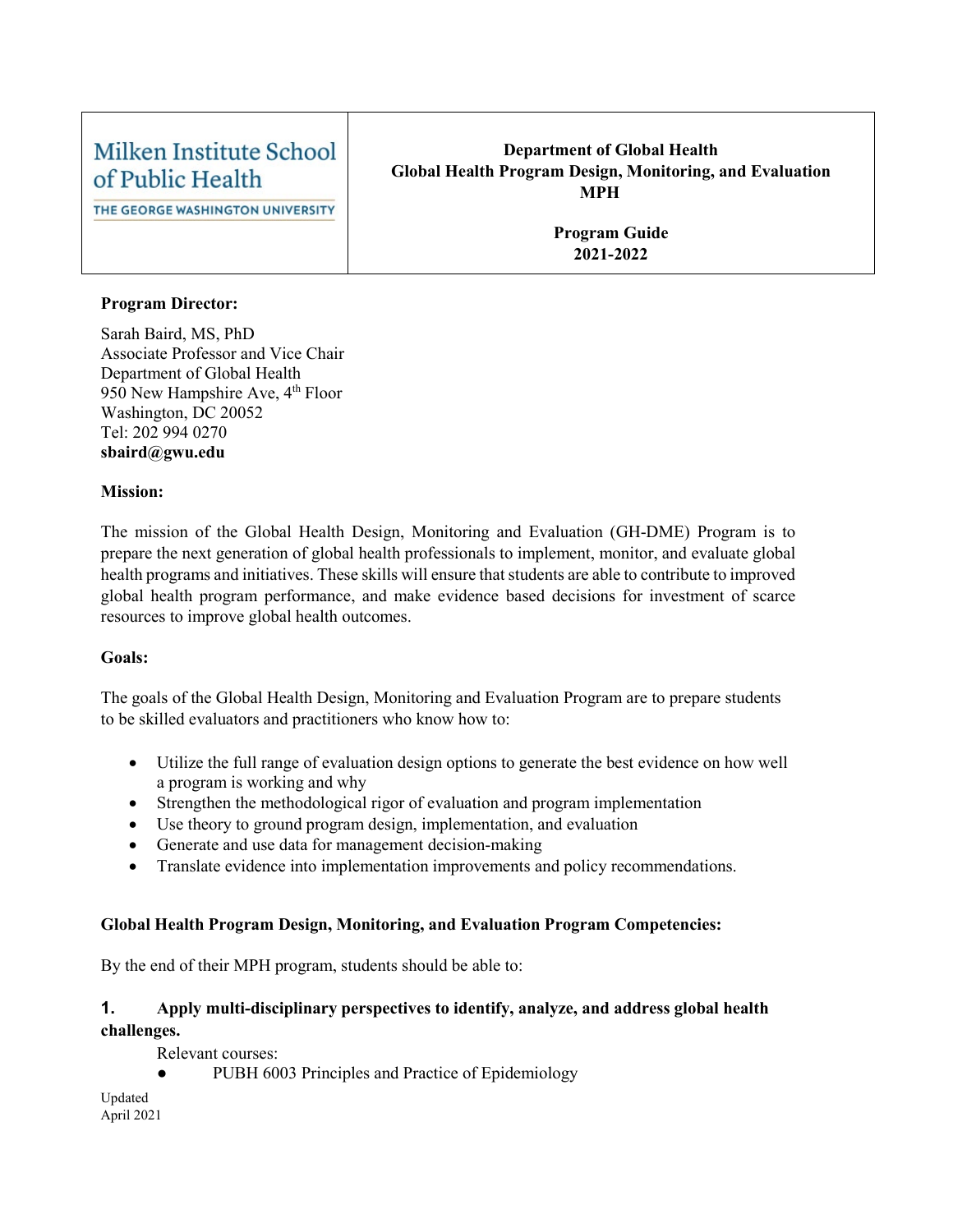- PUBH 6007 Social and Behavioral Approaches to Health
- PUBH 6022 Managing Organizations and Influencing Systems in Public Health
- PUBH 6400 Global Health Frameworks
- PUBH 6410 Global Health Study Design
- PUBH 6435 Global Health Program Design and Implementation

#### **2. Distinguish between qualitative and quantitative methods and select the appropriate method depending on the specific research or programmatic need.**

Relevant courses:

- PUBH 6002 Biostatistical Applications in Public Health
- PUBH 6003 Principles and Practice of Epidemiology
- PUBH 6410 Global Health Study Design
- PUBH 6412 Global Health Quantitative Research Methods
- PUBH 6501 Evaluation of Health Promotion and Disease Prevention Programs

#### **3. Interpret and critique research and best practices to inform the development of evidence-based solutions for global health challenges.**

Relevant courses:

- PUBH 6003 Principles and Practice of Epidemiology
- PUBH 6007 Social and Behavioral Approaches to Health
- PUBH 6400 Global Health Frameworks
- PUBH 6435 Global Health Program Design and Implementation
- PUBH 6501 Evaluation of Health Promotion and Disease Prevention Programs

## **4. Communicate public health evidence on global health topics to a variety of audiences, such as**

**technical experts, policymakers, lay audiences, and other relevant stakeholders.**

Relevant courses:

- PUBH 6022 Managing Organizations and Influencing Systems in PH
- PUBH 6435 Global Health Program Design and Implementation
- PUBH 6501 Evaluation of Health Promotion and Disease Prevention Programs

#### **5. Identify and address the ethical issues of global health programs, policies and research.** Relevant courses:

- PUBH 6416 Ethical and Cultural Issues in Global Health Research and Programs
- PUBH 6435 Global Health Program Design and Implementation
- PUBH 6501 Evaluation of Health Promotion and Disease Prevention Programs

#### **6. Engage with diverse individuals, organizations, and communities with respect for different values, beliefs and practices.**

Relevant courses:

- PUBH 6021 Leading Self and Teams in Public Health
- PUBH 6416 Ethical and Cultural Issues in Global Health Research and Programs
- PUBH 6501 Evaluation of Health Promotion and Disease Prevention Programs

#### **7. Explain multilevel determinants of problems in Global Health and the basis for strategies and**

#### **interventions.**

Relevant courses: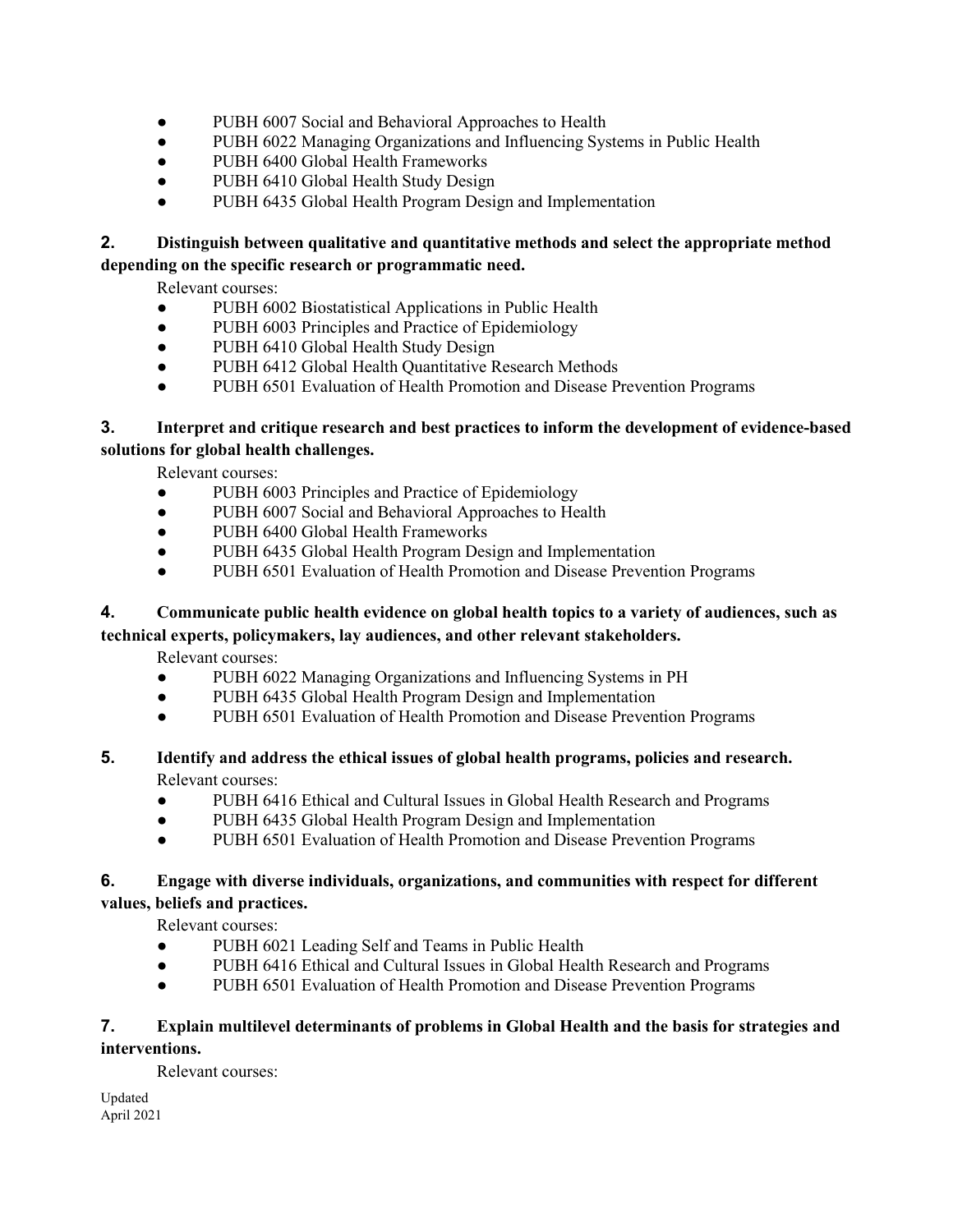- PUBH 6007 Social and Behavioral Approaches to Health
- PUBH 6022 Managing Organizations and Influencing Systems in PH
- PUBH 6400 Global Health Frameworks
- PUBH 6435 Global Health Program Design and Implementation
- PUBH 6501 Evaluation of Health Promotion and Disease Prevention Programs

#### **8. Describe the governance and institutional landscape of global health.**

Relevant courses:

- PUBH 6400 Global Health Frameworks
- **9. Demonstrate professionalism in practice, research and in communication activities.**  Relevant courses:
	- PUBH 6021 Leading Self and Teams in Public Health
	- PUBH 6410 Global Health Study Design
	- PUBH 6416 Ethical and Cultural Issues in Global Health Research and Programs
	- PUBH 6435 Global Health Program Design and Implementation

**10. Utilize epidemiological data, program theory, programmatic evidence, and health systems and policy contextual information for the design of effective global health interventions and programs, as well as their monitoring and evaluation.**

Relevant courses:

- PUBH 6400 Global Health Frameworks
- PUBH 6435 Global Health Program Design and Implementation
- PUBH 6501 Evaluation of Health Promotion and Disease Prevention Programs

#### 11. **Compare and select monitoring frameworks and evaluation methods according to specified purposes for each**.

Relevant courses:

- PUBH 6435 Global Health Program Design and Implementation
- PUBH 6501 Evaluation of Health Promotion and Disease Prevention Programs

#### **12. Identify frameworks for the design of culturally acceptable and contextually feasible global health interventions and evaluations.**

Relevant courses:

- PUBH 6435 Global Health Program Design and Implementation
- PUBH 6501 Evaluation of Health Promotion and Disease Prevention Programs

#### **13. Apply research, leadership, and communication skills to support the design, implementation, evidence and policy cycle.**

Relevant courses:

- PUBH 6021 Leading Self and Teams in Public Health
- PUBH 6435 Global Health Program Design and Implementation
- PUBH 6501 Evaluation of Health Promotion and Disease Prevention Programs
- PUBH 6410 Global Health Study Design
- PUBH 6412 Global Health Quantitative Research Method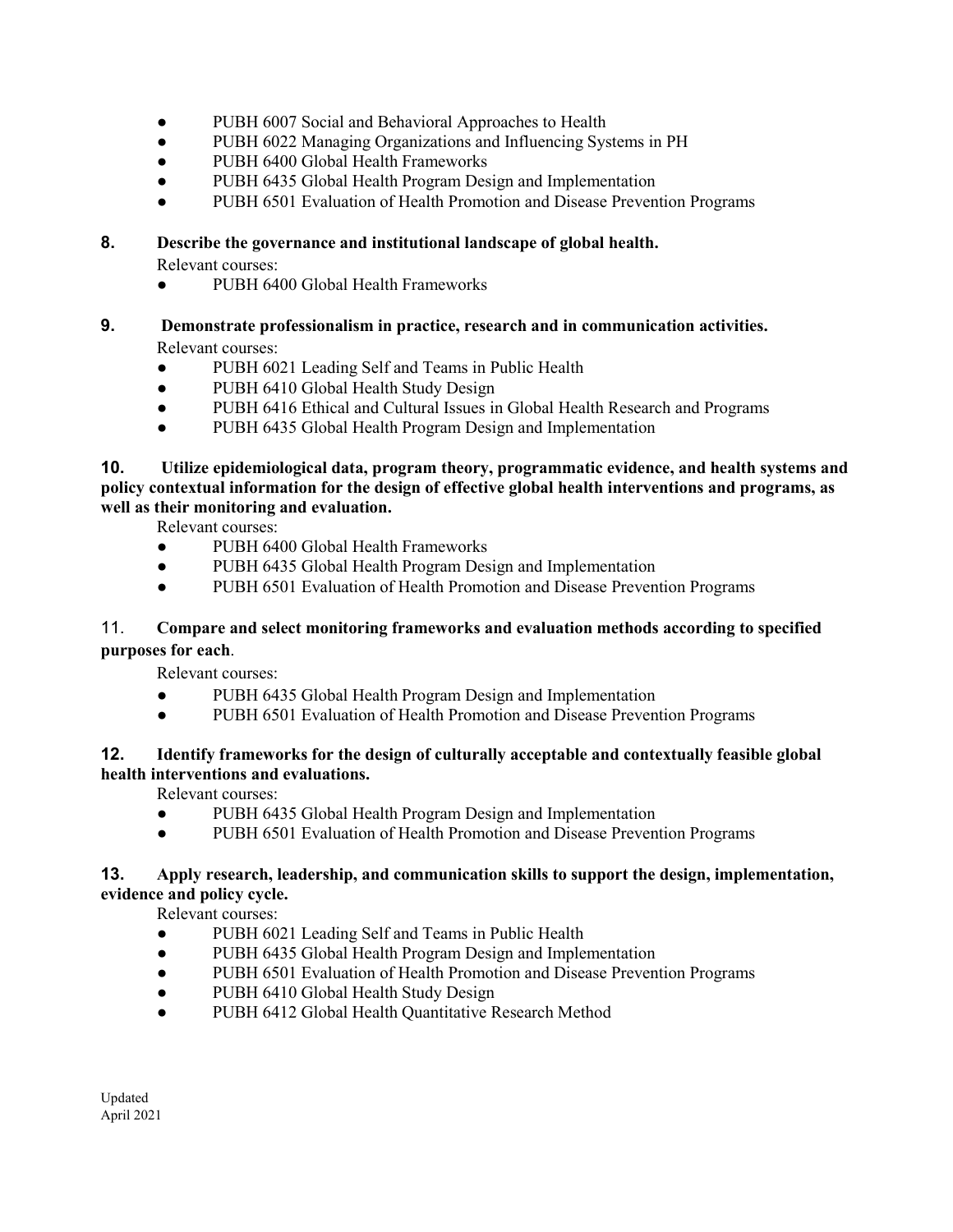#### **Advising Tips**

Always see your advisor for course scheduling and sequencing strategies, but remember that proper course selection, fulfilling requirements, and on-time graduation are your responsibilities. The Master of Public Health (MPH) curriculum consists of four types of courses (45 credits):

As an accredited School of Public Health, students in all GWSPH MPH programs are also required to fulfill both an interprofessional team experience and an applied practice experience. GWSPH has incorporated these requirements into the curriculum as follows:

#### Interprofessional Education (IPE) Experience:

• Following (or simultaneous to) enrollment in PUBH 6021 *Essentials in Public Health Practice & Leadership 1: Leading Self and Teams* (1-credit), students will be required to select an IPE experience from a host of options provided throughout your enrollment as a MPH student to participate in a one-time, case-based or activity-based learning experience. The IPE experience is a way to experience working with people from other professions/programs outside of public health. Students will have many opportunities to register for this zero-credit (no fee) IPE 'class' (PUBH 6023- *Interprofessional Education Experience*) and will receive credit upon successful completion.

#### Applied Practice Experience (Practicum):

- The applied practice experience allows each student to individually demonstrate attainment of public health competencies. Information about the Practicum will be introduced in PUBH 6021 so students may begin planning for their practice experience. Detailed information and an introduction to the necessary tools will be provided by departmental practicum staff and faculty. Students are required to fulfill all requirements of the 120 hour Practicum experience to receive credit for this PUBH 6000.
- Note that before completing the 120 hours practicum experience students must fulfill the following pre-requisites: 6002, 6003, 6400, 6412, 6416, 6435, 6501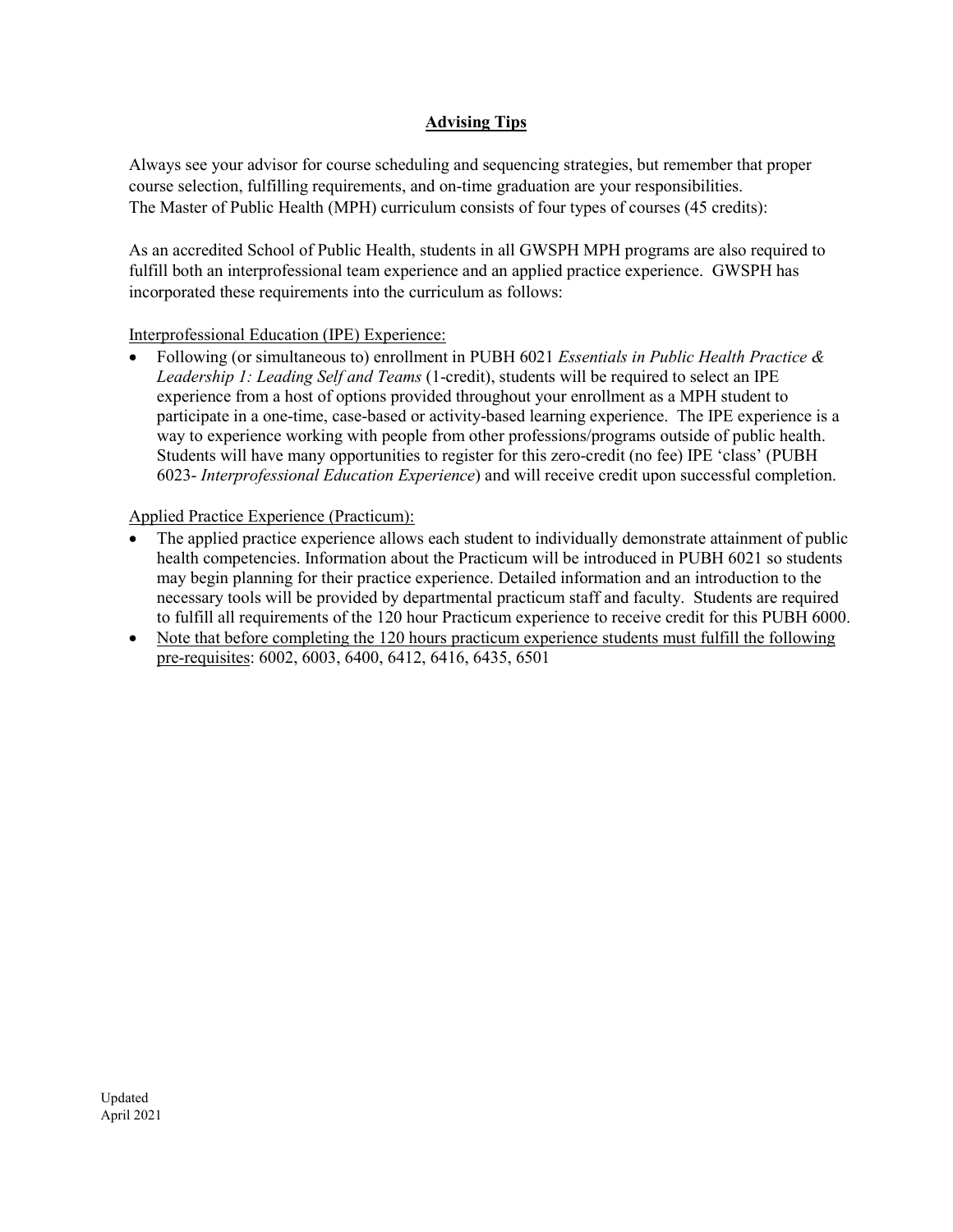# Milken Institute School of Public Health

**Master of Public Health Global Health Program Design, Monitoring and Evaluation Program-**

#### THE GEORGE WASHINGTON UNIVERSITY

**at-a-Glance 2021-2022**

| <b>Begin Planning Your Culminating Project 11-12 Months Prior to Program Completion</b> |                                                                                                                                            |                  |                    |                                                          |       |  |  |  |
|-----------------------------------------------------------------------------------------|--------------------------------------------------------------------------------------------------------------------------------------------|------------------|--------------------|----------------------------------------------------------|-------|--|--|--|
| <b>Required Core Courses (17 credits)</b>                                               |                                                                                                                                            |                  |                    |                                                          |       |  |  |  |
| Course#                                                                                 | <b>Required Core Course</b>                                                                                                                | <b>Credits</b>   |                    | <b>Semesters Offered</b><br><b>Residential</b><br>Online |       |  |  |  |
| <b>PUBH</b><br>6002                                                                     | Biostatistical Applications for Public Health                                                                                              | 3                | Fall, Sp,<br>Sum   | all                                                      |       |  |  |  |
| <b>PUBH</b><br>6003                                                                     | Principles and Practice of Epidemiology                                                                                                    | 3                | Fall, Sp,<br>Sum   | all                                                      |       |  |  |  |
| <b>PUBH</b><br>6007                                                                     | Social and Behavioral Approaches to Public Health                                                                                          | 2                | Fall, Sp,<br>Sum   | all                                                      |       |  |  |  |
| <b>PUBH</b><br>6011                                                                     | Environmental and Biological Foundations of Public<br>Health                                                                               |                  | Fall, Sp,<br>Sum   | all                                                      |       |  |  |  |
| <b>PUBH</b><br>6012                                                                     | Fundamentals of Health Policy: Public Health and<br>Healthcare                                                                             |                  | Fall, Sp,<br>Sum   | all                                                      |       |  |  |  |
| <b>PUBH</b><br>6021                                                                     | Essentials of Public Health Practice and Leadership I:<br>Leading Self and Teams in Public Health                                          | $\mathbf{1}$     | Fall, Sp,<br>Sum   | all                                                      |       |  |  |  |
| <b>PUBH</b><br>6022                                                                     | Essentials of Public Health Practice and Leadership II:<br>Managing Organizations and Influencing Systems in PH<br>Prerequisite: PUBH 6021 | $\mathbf{1}$     | Fall, Sp,<br>Sum   | all                                                      |       |  |  |  |
| <b>PUBH</b><br>6023                                                                     | Interprofessional Education Experience<br>Prerequisite: all core courses                                                                   | $\boldsymbol{0}$ | Fall, Sp,<br>Sum   | n/a                                                      |       |  |  |  |
| <b>PUBH</b><br>6418                                                                     | GH Culminating Experience I: Proposal Development                                                                                          | $\mathbf{1}$     | Fall, Sp,<br>Sum   | n/a                                                      |       |  |  |  |
| <b>PUBH</b><br>6419                                                                     | GH Culminating Experience II<br>Prerequisite 6418                                                                                          | 1                | Fall, Sp,<br>Sum   | n/a                                                      |       |  |  |  |
| <b>PUBH</b><br>6000                                                                     | MPH Applied Practice Experience                                                                                                            | $\boldsymbol{0}$ | Fall, Sp,<br>Sum   | n/a                                                      |       |  |  |  |
| Total                                                                                   | <b>Core Credits</b>                                                                                                                        | 17               |                    |                                                          |       |  |  |  |
| Course #                                                                                | <b>Required Departmental Courses (12 credit)</b>                                                                                           | <b>Credits</b>   | <b>Residential</b> | <b>Semesters Offered</b><br>Online                       | Grade |  |  |  |
| <b>PUBH</b><br>6400                                                                     | Global Health Frameworks                                                                                                                   | 2                | Fall               | Fall, Sp                                                 |       |  |  |  |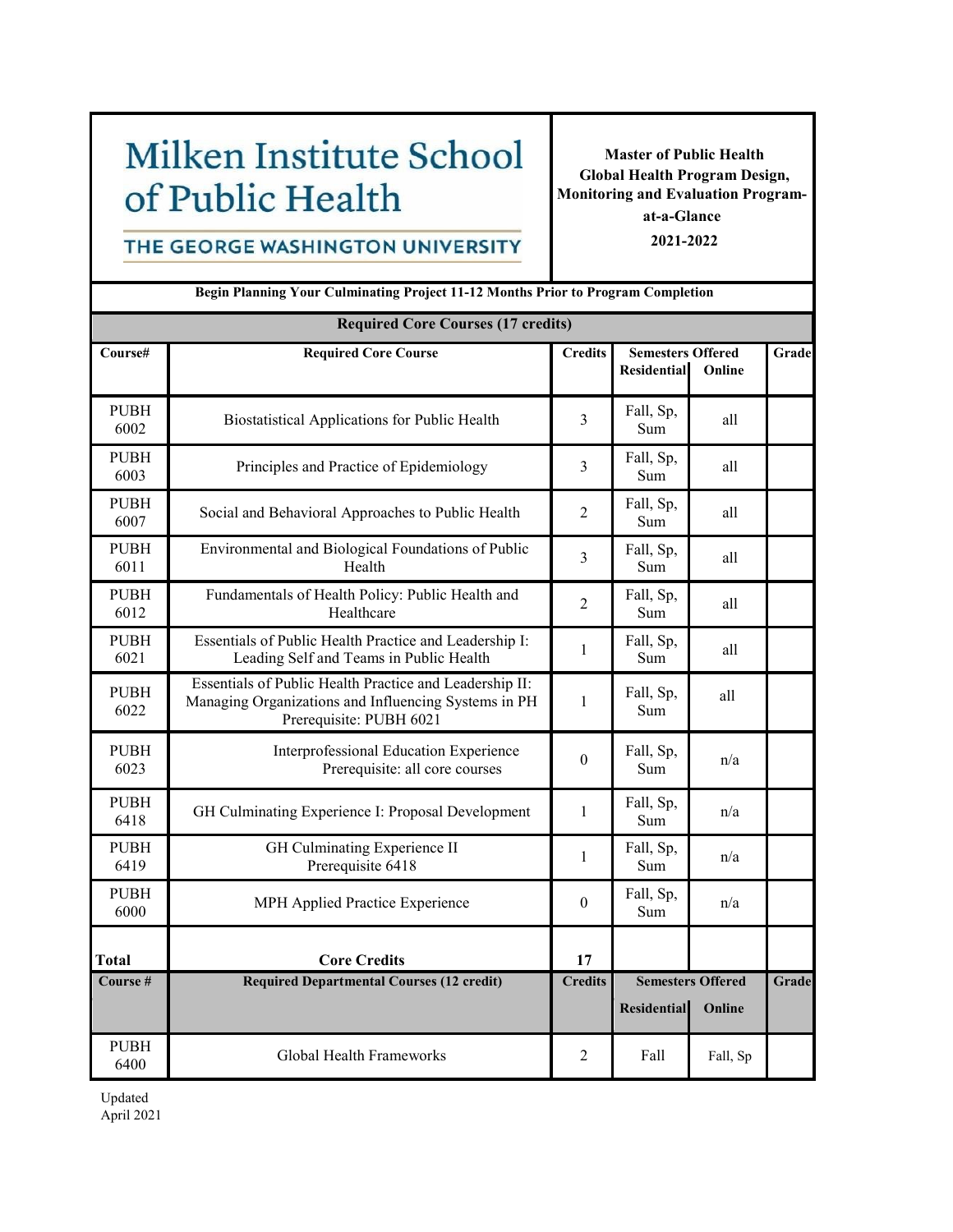| <b>PUBH</b><br>6410                                                                                                                                                          | Global Health Study Design<br>Prerequisites: PUBH 6003                                                                                 | $\mathbf{1}$   | Fall, Sp                                                 |          |       |  |  |  |  |
|------------------------------------------------------------------------------------------------------------------------------------------------------------------------------|----------------------------------------------------------------------------------------------------------------------------------------|----------------|----------------------------------------------------------|----------|-------|--|--|--|--|
| <b>PUBH</b><br>6412                                                                                                                                                          | Global Health Quantitative Research Methods<br>Prerequisite: PUBH 6002                                                                 | 3              | Sp, Sum                                                  |          |       |  |  |  |  |
| <b>PUBH</b><br>6416                                                                                                                                                          | Ethical & Cultural Issues in Global Health Research &<br>Programs                                                                      | 1              | Fall, Sp                                                 |          |       |  |  |  |  |
| <b>PUBH</b><br>6435                                                                                                                                                          | Global Health Program Design and Implementation                                                                                        | 2              | Sp, Sum                                                  |          |       |  |  |  |  |
| <b>PUBH</b><br>6501                                                                                                                                                          | Evaluation of Health Promotion and Disease Prevention<br>Programs<br>(Prerequisites: PUBH 6002, PUBH 6003, PUBH 6007 and<br>PUBH 6435) | 3              | Fall, Sp                                                 |          |       |  |  |  |  |
| Selective Courses (choose at least 6 credits (more highly recommended) from the following); other skills<br>based courses can be counted with approval from program director |                                                                                                                                        |                |                                                          |          |       |  |  |  |  |
| Course #                                                                                                                                                                     | <b>Select 6 credits</b>                                                                                                                | <b>Credits</b> | <b>Semesters Offered</b><br><b>Residential</b><br>Online |          | Grade |  |  |  |  |
| <b>PUBH</b><br>6411                                                                                                                                                          | Global Health Qualitative Research Methods                                                                                             | $\overline{2}$ | Sp, Sum                                                  |          |       |  |  |  |  |
| <b>PUBH</b><br>6436                                                                                                                                                          | Global Health Program Management and Leadership                                                                                        | $\overline{2}$ | Fall, Sum                                                |          |       |  |  |  |  |
| <b>PUBH</b><br>6440                                                                                                                                                          | Global Health Economics and Finance                                                                                                    | $\overline{2}$ | Spring                                                   |          |       |  |  |  |  |
| <b>PUBH</b><br>6495                                                                                                                                                          | Field Trial Methods and Application<br>Prerequisites: PUBH 6002, 6003, 6400                                                            | $\overline{c}$ | Fall                                                     |          |       |  |  |  |  |
| <b>PUBH</b><br>6445                                                                                                                                                          | Quantitative Methods for Impact Evaluation<br>Prerequisites: PUBH 6002, 6412, 6501 (co-requisite)                                      | 3              | Fall                                                     |          |       |  |  |  |  |
| <b>PUBH</b><br>6489                                                                                                                                                          | Evaluation of Nutrition Programs and Policies                                                                                          | 1              | Summer                                                   | Fall, Sp |       |  |  |  |  |
| <b>PUBH</b><br>6508                                                                                                                                                          | Cost-Effectiveness Analysis of Health Promotion<br>Interventions                                                                       | $\mathcal{E}$  | Fall, Sp II                                              |          |       |  |  |  |  |
| <b>PUBH</b><br>6399                                                                                                                                                          | Cost-Benefit Analysis in Health Care                                                                                                   | $\overline{2}$ | Spring                                                   |          |       |  |  |  |  |
| <b>PUBH</b><br>6493                                                                                                                                                          | Fundamentals of Supply Chain Management in<br>Developing<br>Countries                                                                  | $\overline{2}$ | Spring                                                   |          |       |  |  |  |  |
| <b>PUBH</b><br>6466                                                                                                                                                          | Health Financing in Low- and Middle-Income Countries                                                                                   | $\overline{2}$ | Spring                                                   |          |       |  |  |  |  |
| <b>PUBH</b><br>6494                                                                                                                                                          | Population, Public Health Practice, and Sustainable<br>Development                                                                     | $\overline{2}$ | Fall                                                     |          |       |  |  |  |  |
| 10 credits of elective courses. Any PUBH course can apply.                                                                                                                   |                                                                                                                                        |                |                                                          |          |       |  |  |  |  |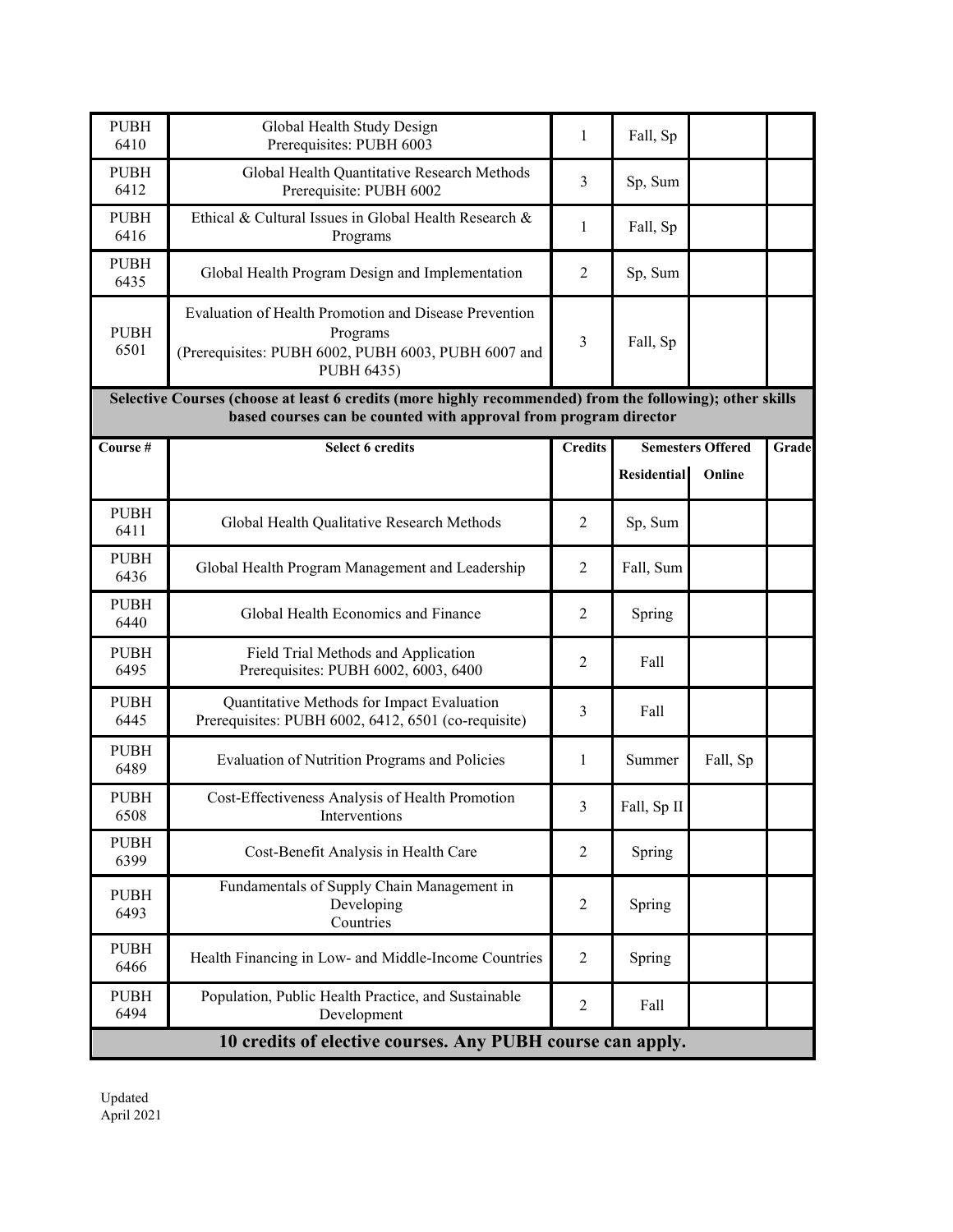| <b>Total</b> | Total credits for MPH | − |  |  |
|--------------|-----------------------|---|--|--|
|              |                       |   |  |  |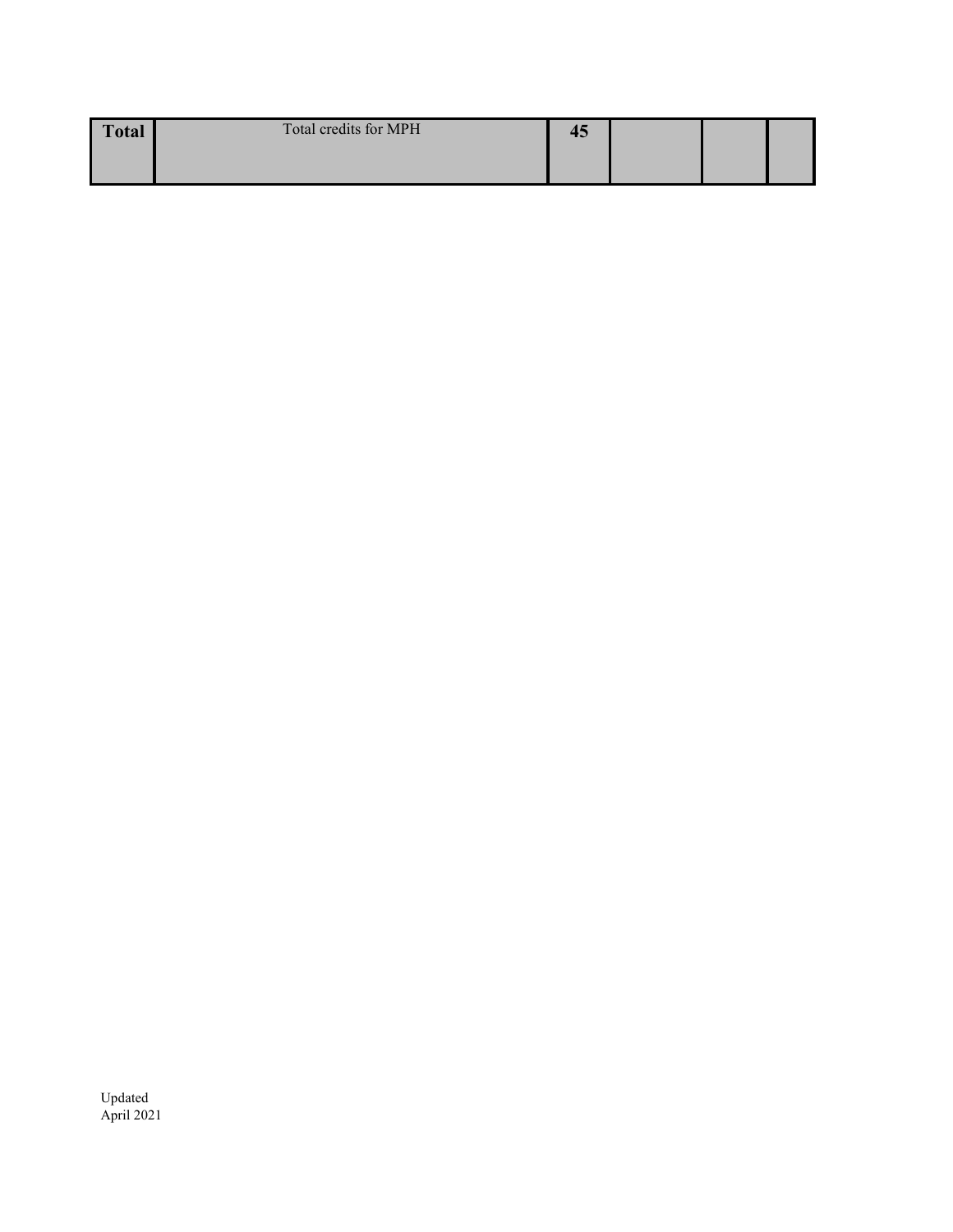#### **Graduation Requirements**

- 1. **Graduate Credit Requirement:** 45 graduate credits are required.
- 2. **Course Requirements:** Successful completion of the Core Courses and the Program-Specific Courses are required.
- 3. **Applied Practice Experience (APEx) Requirement:** Students are required to fulfill all requirements of the Applied Practice Experience (Practicum) to receive credit for PUBH 6000.
- 4. **Interprofessional Education Experience (IPE):** Students are required to enroll and participate in an authorized IPE activity (PUBH 6023).
- 5. **Grade Point Requirement:** A 3.0 (B average) overall grade point average is required.
- 6. **Time Limit Requirement:** The degree must be completed within five years.
- 7. **Transfer Credit Policy:** Up to 12 graduate credits that have not been applied to a previous degree may be transferred to the MPH upon approval. Credits must have been earned from an accredited institution in the last 3 years with a grade point of 3.0 or better.
- 8. **CITI Training requirement:** All students are required to complete training regarding human subject protection regulation and the Health Insurance Portability and Accountability Act of 1996 (HIPAA). To fulfill this requirement, you must complete the Collaborative IRB Training Initiative (CITI) Course in The Protection of Human Research Subjects.
- 9. **Integrity Quiz & Plagiarism requirement**: All students are required to review the George Washington University Code of Academic Integrity and take the quiz within their first semester of study. The Code of Integrity and step-by-step instructions can be found here: <http://publichealth.gwu.edu/integrity>
- 10. **Professional Enhancement requirement**: Students must participate in 8 hours per degree program of advisor pre-approved Public Health-related lectures, seminars, and symposia, related to your field of study. Students must submit documentation of Professional Enhancement activities to the Office of Student Records. The documentation consists of the Professional Enhancement Form <http://publichealth.gwu.edu/academics/forms>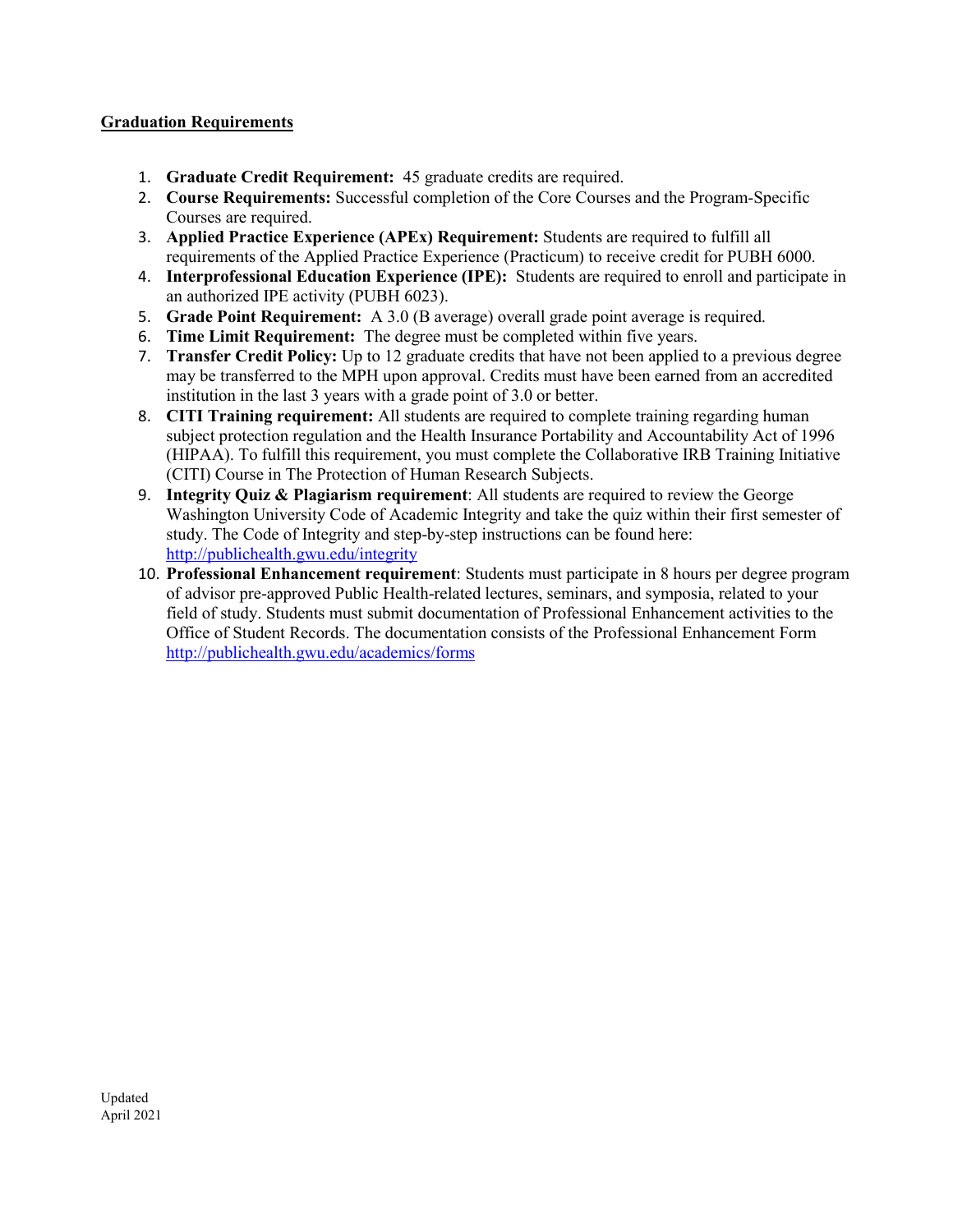#### **The Department of Global Health Global Health Program Design, Monitoring and Evaluation (DME) MPH Program Course Mapping Examples**

Below are three potential course-sequencing options. If students follow one of the first two course maps, they will be able to complete their MPH in 5-6 semesters. We also provide a potential schedule for parttime students. There are other alternative schedules so please work with the DME program director to develop a course map that works for you. Timelines and priorities vary by student. It is ultimately up to each student and their advisor to determine the best timeline for courses, the practical hours, and the Culminating Experience. Many students opt to register and complete their Culminating Experience (PUBH 6015) during their second summer session. DME students with limited international experience are highly encouraged to spend a full semester overseas for their practicum.

The following are advising tips relating to course sequencing:

- All global health students must take PUBH 6400-*Global Health Frameworks* during their first fall semester. In their first semester, student should also take PUBH 6002 *Biostatistical Applications* **AND/OR** PUBH 6003 *Principles and Practices of Epidemiology*
- Methods courses have precise sequencing:
	- o PUBH 6412-*GH Quantitative Research Methods* has a prerequisite of PUBH 6002.
	- o PUBH 6496 *Field Trial Methods* requires PUBH 6400, 6002 and 6003.
	- o PUBH 6445 *Quantitative Methods for Impact Evaluation* requires 6002 and 6412, and 6501is a pre- or co-requisite.
	- o PUBH 6410 *Global Health Study Design* requires PUBH 6003.
	- o PUBH 6501 Evaluation of Health Promotion and Disease Prevention Programs requires PUBH 6002, 6003, 6007 and 6435
- We strongly encourage you to take PUBH 6412-GH Quantitative Methods before or concurrently with PUBH 6501 Evaluation of Health Promotion and Disease Prevention Programs.
- You must take the following courses **prior** to completing your 120 hour practicum (APEx) experience:
	- o PUBH 6002 Biostatistical Applications for Public Health,
	- o PUBH 6003 Principles and Practice of Epidemiology,
	- o PUBH 6400 Global Health Frameworks,
	- o PUBH 6412 GH Quantitative Research Methods,
	- o PUBH 6416 Ethical and Cultural Issues in GH Research,
	- o PUBH 6435 GH Program Dev and Implementation, and
	- o PUBH 6501 Evaluation of Health Promotion and Disease Prevention Programs Note you may take 6022 before completing these courses.
- The Culminating Experience (PUBH 6418 and 6419) are typically completed in your final two semesters.
- Please double check pre-requisites for elective courses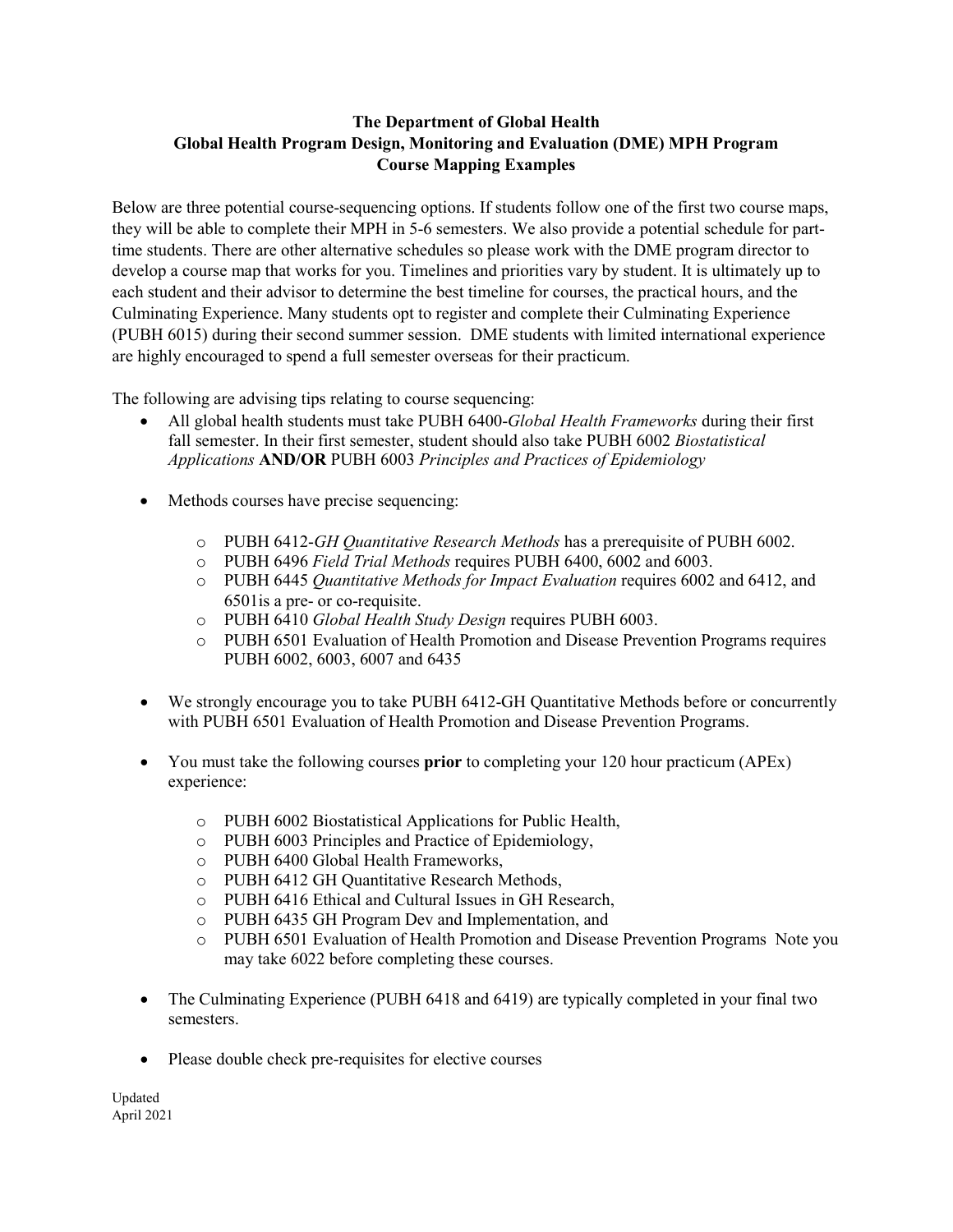We propose three possible schedules below. There are three of many possibilities. If you are a part time student please discuss further with the Program Director.

| 1 <sup>st</sup> year Fall            |                | 1 <sup>st</sup> year Spring            | 1 <sup>st</sup> year Summer |                                     |                |  |  |
|--------------------------------------|----------------|----------------------------------------|-----------------------------|-------------------------------------|----------------|--|--|
|                                      | <b>Credits</b> |                                        | <b>Credits</b>              |                                     | <b>Credits</b> |  |  |
| 6400 Global Health Frameworks        | 2              | 6011 Environmental and Biological      | 3                           | 6007 Social & Behavioral Approaches | $\mathfrak{D}$ |  |  |
|                                      |                | Foundations of Public Health           |                             | to Health                           |                |  |  |
| 6002 Biostatistical Applications for | 3              | 6435 GH Program Dev. and               | 2                           | 6411 Global Health Qualitative      | $\overline{2}$ |  |  |
| Public Health                        |                | Implementation                         |                             | <b>Research Methods</b>             |                |  |  |
| 6003 Principles and Practice of      | 3              | 6412 GH Quantitative Research          | $\overline{3}$              | Electric(s)                         | $\mathfrak{D}$ |  |  |
| Epidemiology                         |                | Methods                                |                             |                                     |                |  |  |
| 6021 Leading Self and Teams in       |                | Electric(s)                            | 3                           |                                     |                |  |  |
| Public Health                        |                |                                        |                             |                                     |                |  |  |
| 6012 Fundamentals of Health Policy:  | $\overline{2}$ | 6416 Ethical and Cultural Issues in GH |                             |                                     |                |  |  |
| Public Health and Healthcare         |                | Research                               |                             |                                     |                |  |  |
| <b>Total semester credits</b>        | 11             | <b>Total semester credits</b>          | 12                          | <b>Total semester credits</b>       | 6              |  |  |
|                                      |                |                                        |                             |                                     |                |  |  |
| 2nd year Fall                        |                | 2 <sup>nd</sup> year Spring            |                             | $2nd$ year Summer                   |                |  |  |
| 6495 Field Trial Methods and         | 2              | 6419 GH Culminating Experience II      |                             | Students often opt to work on their |                |  |  |
| Application                          |                |                                        |                             | Culminating Experience over the     |                |  |  |
| 6501 Program Evaluation              | $\overline{3}$ | Electric(s)                            | $\overline{2}$              | summer                              |                |  |  |
| 6445 Quantitative Methods for Impact | 3              | 6023 Interprofessional Education       | $\theta$                    |                                     |                |  |  |
| Evaluation                           |                | Experience                             |                             |                                     |                |  |  |
| 6410 Global Health Study Design      |                | 6440 Global Health Economics and       | $\overline{2}$              |                                     |                |  |  |
|                                      |                | Finance                                |                             |                                     |                |  |  |
| 6022 Managing Organizations and      |                |                                        |                             |                                     |                |  |  |
| Influencing Systems in PH            |                |                                        |                             |                                     |                |  |  |
| 6418 GH Culminating Experience I     | 1              |                                        |                             |                                     |                |  |  |
| <b>Total semester credits</b>        | 11             | <b>Total semester credits</b>          | 5                           | <b>Total semester credits</b>       | $\mathbf{0}$   |  |  |

Example 1: Research Methods Focused Track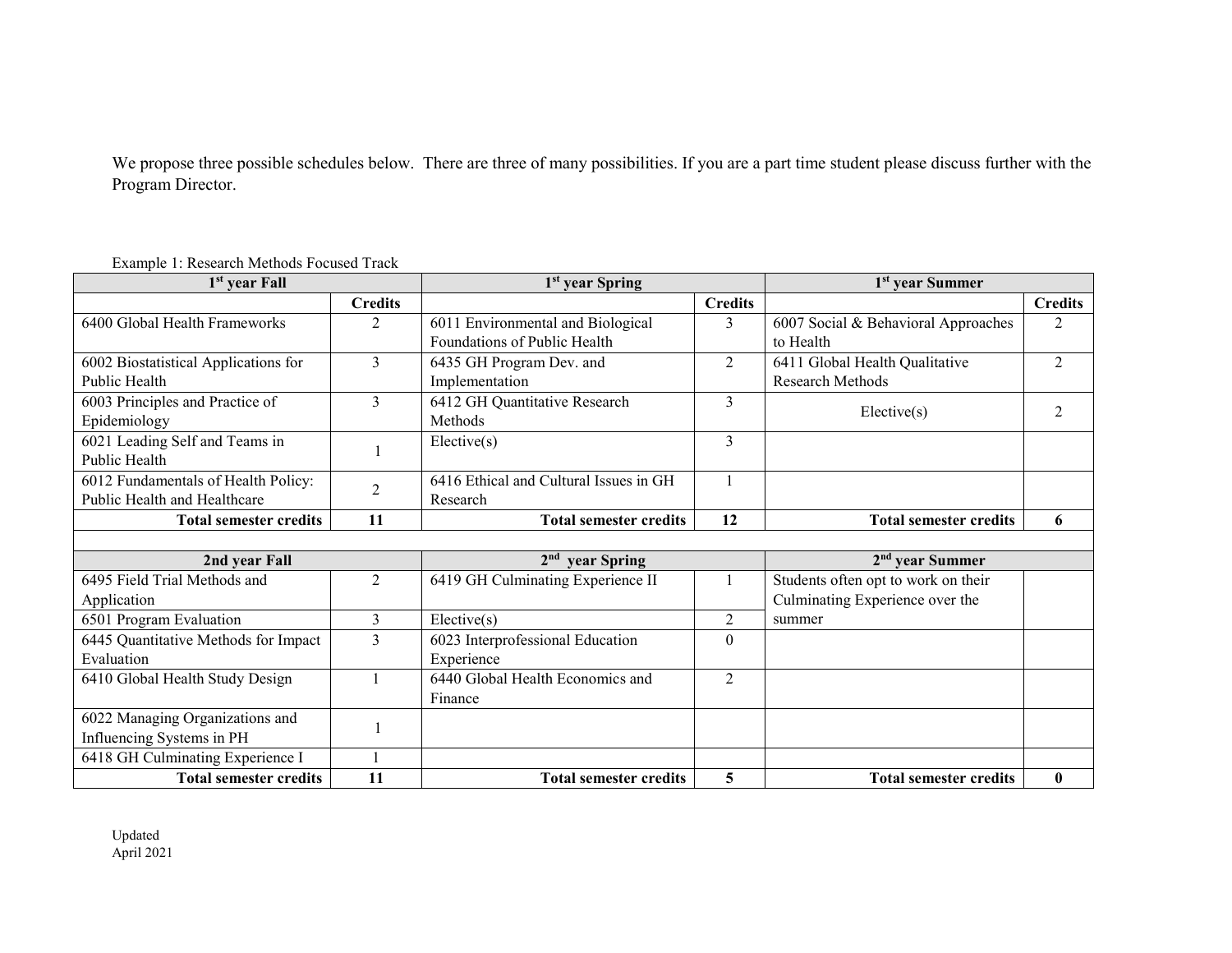### Example 2: NGO Program Officer Focused Track

| 1 <sup>st</sup> year Fall            |                | 1 <sup>st</sup> year Spring            |                  | 1 <sup>st</sup> year Summer         |                |
|--------------------------------------|----------------|----------------------------------------|------------------|-------------------------------------|----------------|
|                                      | <b>Credits</b> |                                        | <b>Credits</b>   |                                     | <b>Credits</b> |
| 6400 Global Health Frameworks        | $\overline{2}$ | 6011 Environmental and Biological      | 3                | Electric(s)                         | 2              |
|                                      |                | Foundations of Public Health           |                  |                                     |                |
| 6002 Biostatistical Applications for | 3              | 6435 GH Program Dev. and               | 2                | 6411 Global Health Qualitative      | $\mathfrak{D}$ |
| Public Health                        |                | Implementation                         |                  | Research Methods                    |                |
| 6003 Principles and Practice of      | 3              | 6412 GH Quantitative Research          | 3                | 6007 Social & Behavioral Approaches | 2              |
| Epidemiology                         |                | Methods                                |                  | to Health                           |                |
| 6021 Leading Self and Teams in       |                | 6440 Global Health Economics and       | 2                |                                     |                |
| Public Health                        |                | Finance                                |                  |                                     |                |
| 6012 Fundamentals of Health Policy:  | $\overline{2}$ | 6416 Ethical and Cultural Issues in GH |                  |                                     |                |
| Public Health and Healthcare         |                | Research                               |                  |                                     |                |
| <b>Total semester credits</b>        | 11             | <b>Total semester credits</b>          | 11               | <b>Total semester credits</b>       | 6              |
|                                      |                |                                        |                  |                                     |                |
|                                      |                |                                        |                  |                                     |                |
| 2nd year Fall                        |                | $2nd$ year Spring                      |                  | $2nd$ year Summer                   |                |
| 6436 Global Health Program           |                | 6419 GH Culminating Experience II      |                  | Students often opt to work on their |                |
| Management                           | $\overline{2}$ |                                        |                  | Culminating Experience over the     |                |
| 6501 Program Evaluation              | $\overline{3}$ | Electric(s)                            | 4                | summer                              |                |
| 6022 Managing Organizations and      |                | 6023 Interprofessional Education       | $\boldsymbol{0}$ |                                     |                |
| Influencing Systems in PH            |                | Experience                             |                  |                                     |                |
| 6410 Global Health Study Design      |                |                                        |                  |                                     |                |
| Elective(s)                          | $\overline{4}$ |                                        |                  |                                     |                |
| 6418 GH Culminating Experience I     |                |                                        |                  |                                     |                |